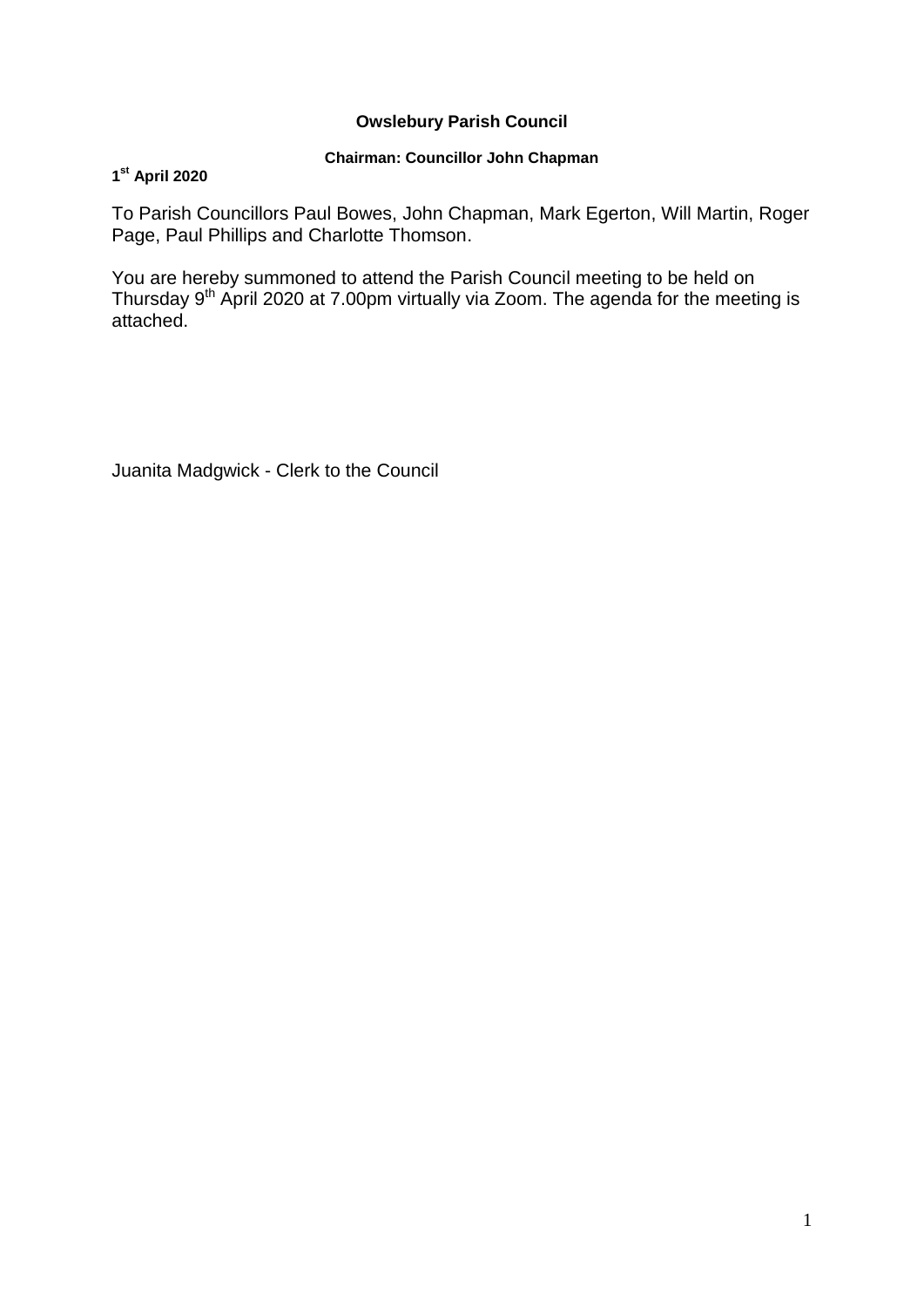### **AGENDA**

#### **Owslebury Parish Council Meeting 9 th April 2019 Virtually at 7.00pm.**

*Members of the public and press are invited to attend except for any specific item which is marked confidential on the agenda. The press and public may not speak when the Council is in session, but they can make points or ask questions in the allocated time during the questions from members of the public item on the agenda. Background papers are available for viewing by appointment before the meeting. They will be circulated to Councillors in the days before the meeting.* 

- 34) **Apologies for absence.**
- 35) **To receive Disclosure of interests on Agenda Items.**
- 36) **To approve the Minutes of the Parish Council Meeting held on 9 th March 2020.**
- 37) **To hear public questions and comments:**
	- a) Planning applications: statements of intent from owners or agents and public comments;
	- b) Other agenda items public comments.
- 38) **County and District Councillors Reports.**
- 39) **Planning.** 
	- a) To consider Planning Applications (Note A)
	- b) To consider Planning Decisions (Note B)
	- c) To consider Enforcement matters
	- d) To consider any general matters.
- 40) **Rights Of Way.**
	- a) Update on Red Lane
	- b) To consider any general matters

#### 41) **Finance, administration and statutory matters**.

- a) To approve payments and to note receipts since the last Council meeting.
- b) To note RFO's financial estimate of outcome for 2019/20.
- c) To approve the level of reserves held at  $31<sup>st</sup>$  March 2020.
- d) To review fixed assets register and accounting policy.
- e) To review the Clerks Salary
- 42) **Information exchange and Agenda items for next meeting.**
- 43) **To agree date of next council meetings (11th May 2020 at 7.30pm).**

Juanita Madgwick Clerk and Responsible Financial Officer. 1<sup>st</sup> April 2020 07882 375996